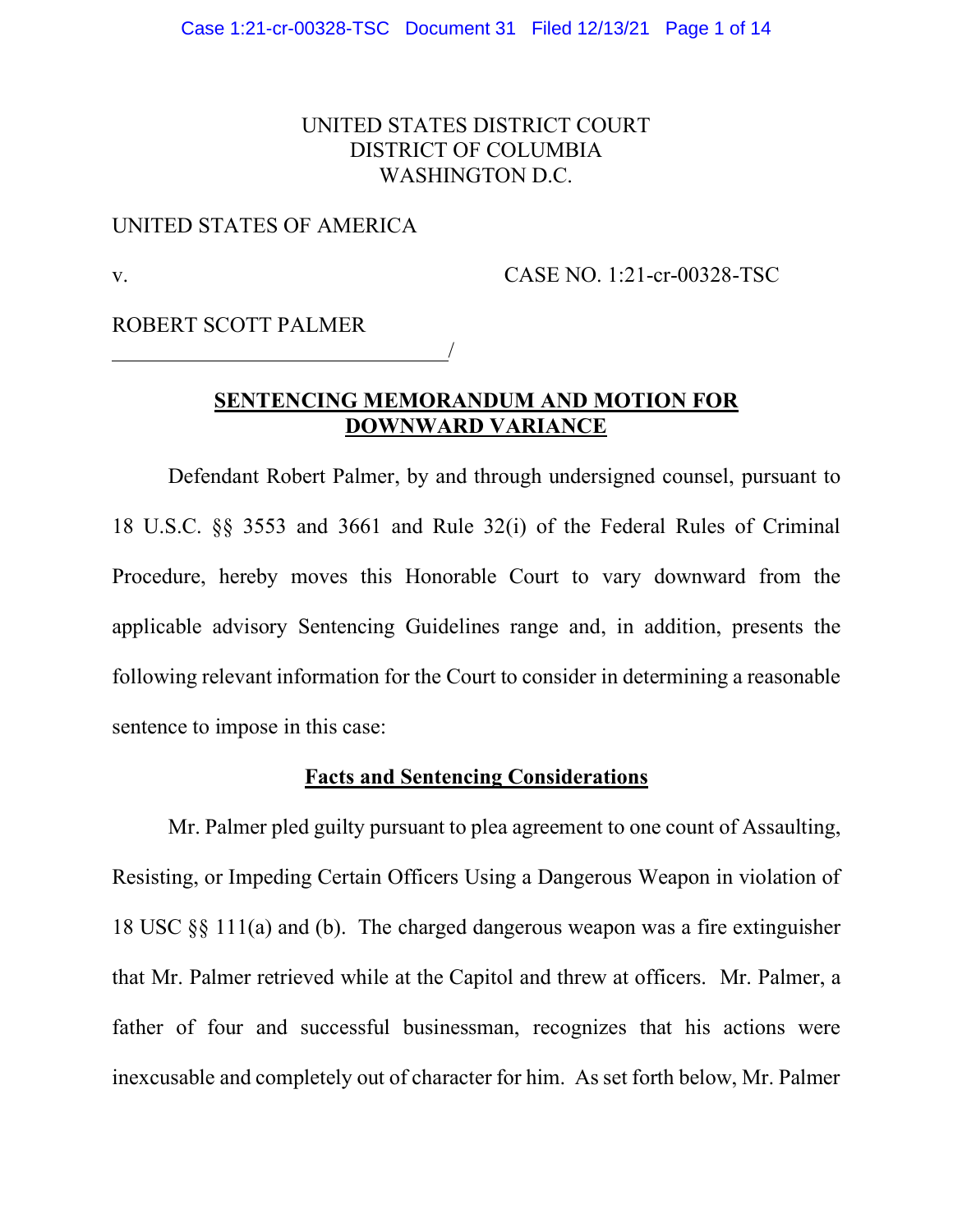#### Case 1:21-cr-00328-TSC Document 31 Filed 12/13/21 Page 2 of 14

committed his offense while swept up in the furor of the crowd of protestors at the Capitol. As soon as he learned that he was under investigation, with assistance of undersigned counsel, he surrendered to law enforcement and admitted his role in the offense. He entered a guilty plea, being one of the first defendants to do so as it relates to 18 USC 111(b).

Mr. Palmer's advisory Guidelines range, as calculated by Probation, falls at total offense level 26 and criminal history category I. At that range, the Guidelines suggest a sentence of 63 to 78 months. That proposed Guidelines calculation, however, omits a downward adjustment for acceptance of responsibility. As set forth below, Mr. Palmer has accepted responsibility for his offense and should correspondingly receive at least a two-level downward adjustment. With that twolevel adjustment, the advisory Guidelines range would then be 51 to 63 months. Regardless of the final guideline range, Mr. Palmer respectfully propose that a downward variance to a sentence of 24 months imprisonment would be a sentence that is sufficient, but not greater than necessary, to satisfy the purposes of sentencing set forth in 18 U.S.C. § 3553(a).

# **I. Mr. Palmer has Accepted Responsibility for his Actions and his Offense and Should Correspondingly Review a Downward Adjustment for Acceptance of Responsibility**

The Guidelines provide for a two-level downward adjustment of the offense level "[i]f the defendant clearly demonstrates acceptance of responsibility for his

> *United States v. Palmer* Sentencing Memorandum Page 2 of 14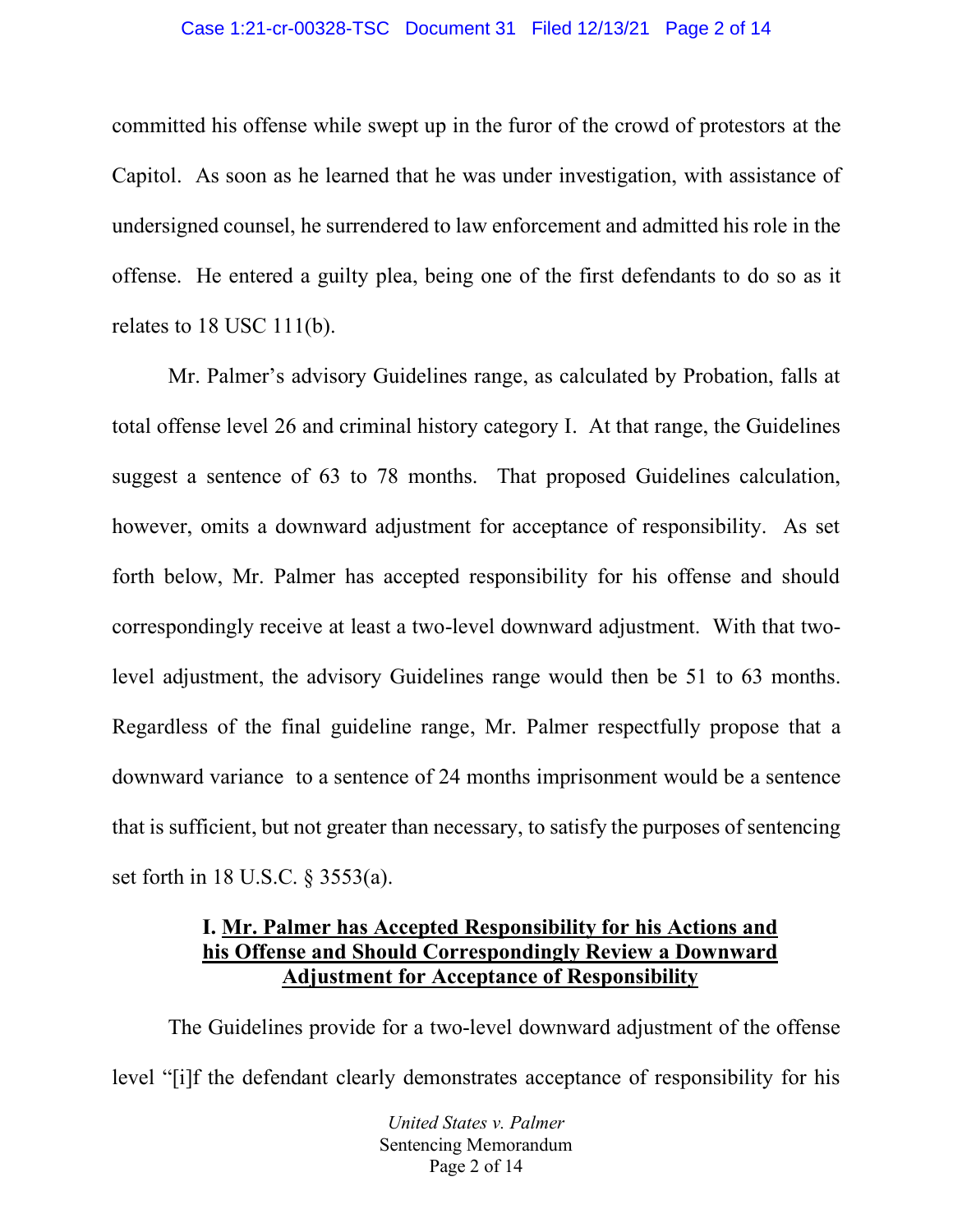offense." U.S.S.G. § 3E1.1(a). The Application Notes to section 3E1.1 further

direct:

1. In determining whether a defendant qualifies under subsection (a), appropriate considerations include, but are not limited to, the following:

(A) truthfully admitting the conduct comprising the offense(s) of conviction, and truthfully admitting or not falsely denying any additional relevant conduct for which the defendant is accountable under § 1B1.3 (Relevant Conduct). Note that a defendant is not required to volunteer, or affirmatively admit, relevant conduct beyond the offense of conviction in order to obtain a reduction under subsection (a). A defendant may remain silent in respect to relevant conduct beyond the offense of conviction without affecting his ability to obtain a reduction under this subsection. However, a defendant who falsely denies, or frivolously contests, relevant conduct that the court determines to be true has acted in a manner inconsistent with acceptance of responsibility;

(B) voluntary termination or withdrawal from criminal conduct or associations;

(C) voluntary payment of restitution prior to adjudication of guilt;

(D) voluntary surrender to authorities promptly after commission of the offense;

(E) voluntary assistance to authorities in the recovery of the fruits and instrumentalities of the offense;

(F) voluntary resignation from the office or position held during the commission of the offense;

(G) post-offense rehabilitative efforts (e.g., counseling or drug treatment); and

(H) the timeliness of the defendant's conduct in manifesting the acceptance of responsibility.

U.S.S.G. § 3E1.1, cmt. n.1.

The Application Notes then go on to provide that "[e]ntry of a plea of guilty

prior to the commencement of trial combined with truthfully admitting the conduct

*United States v. Palmer* Sentencing Memorandum Page 3 of 14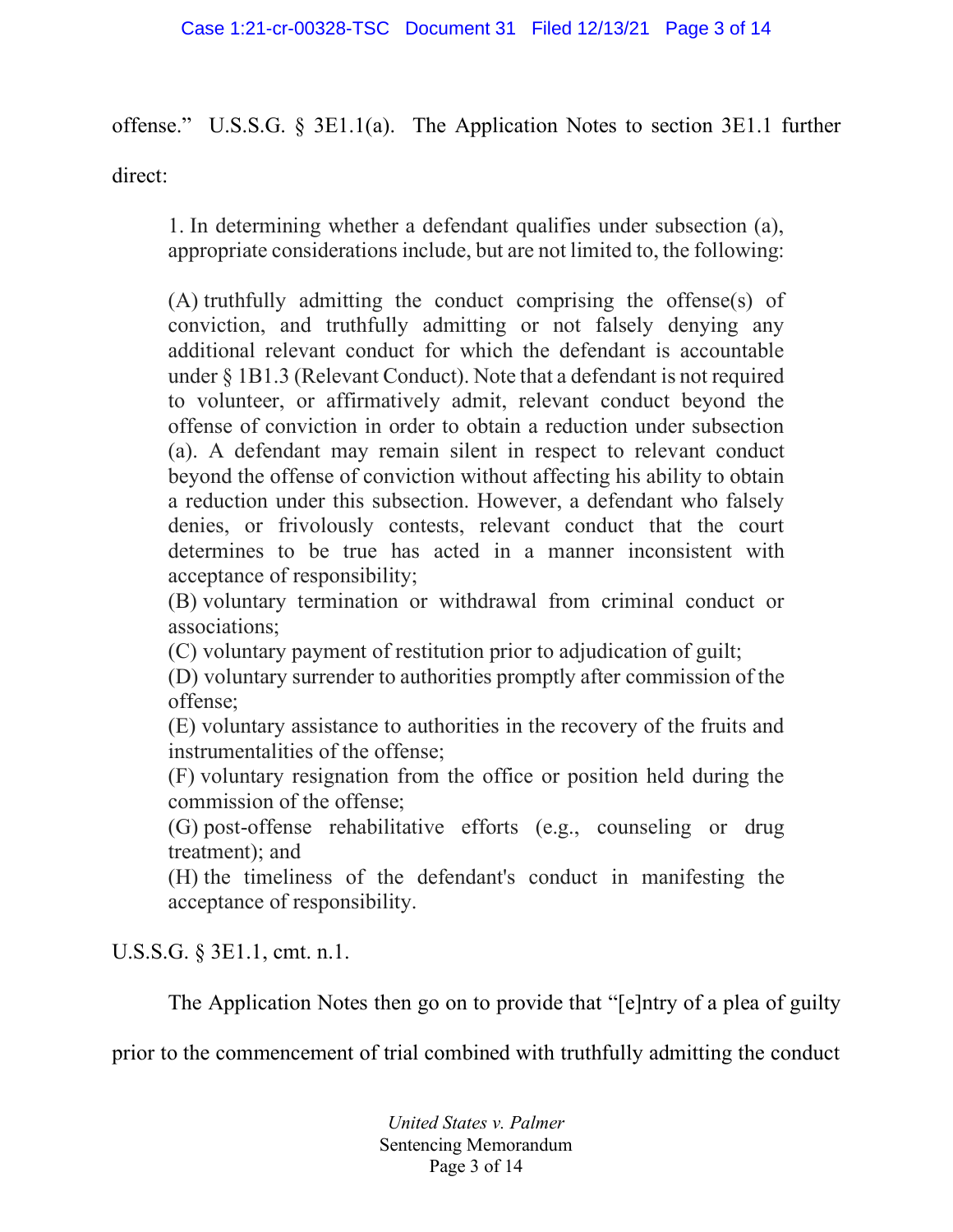comprising the offense of conviction, and truthfully admitting or not falsely denying any additional relevant conduct for which he is accountable under § 1B1.3 (Relevant Conduct) (see Application Note 1(A)), will constitute significant evidence of acceptance of responsibility…" U.S.S.G. § 3E1.1, cmt. n.3. To be sure, the Notes further state that "this evidence may be outweighed by conduct of the defendant that is inconsistent with such acceptance of responsibility." As an example of conduct indicating a lack of acceptance of responsibility, Application Note 4 states that "[c]onduct resulting in an enhancement under § 3C1.1 (Obstructing or Impeding the Administration of Justice) ordinarily indicates that the defendant has not accepted responsibility for his criminal conduct." U.S.S.G. § 3E1.1, cmt. n.4. The Notes later add that "[t]he timeliness of the defendant's acceptance of responsibility is a consideration under both subsections, and is context specific." U.S.S.G. § 3E1.1, cmt. n.6.

A consideration of the factors set forth in the Application Notes clearly indicates that Mr. Palmer is entitled to the acceptance of responsibility adjustment. Mr. Palmer promptly entered a guilty plea in this case, long before the vast majority of the defendants who were charged in connection with the Capitol riot. As the Government acknowledges, Mr. Palmer was indeed one of the first defendants to plead guilty among the defendants who were charged with felony offenses. He, likewise, promptly turned himself in to law enforcement as soon as he learned that

> *United States v. Palmer* Sentencing Memorandum Page 4 of 14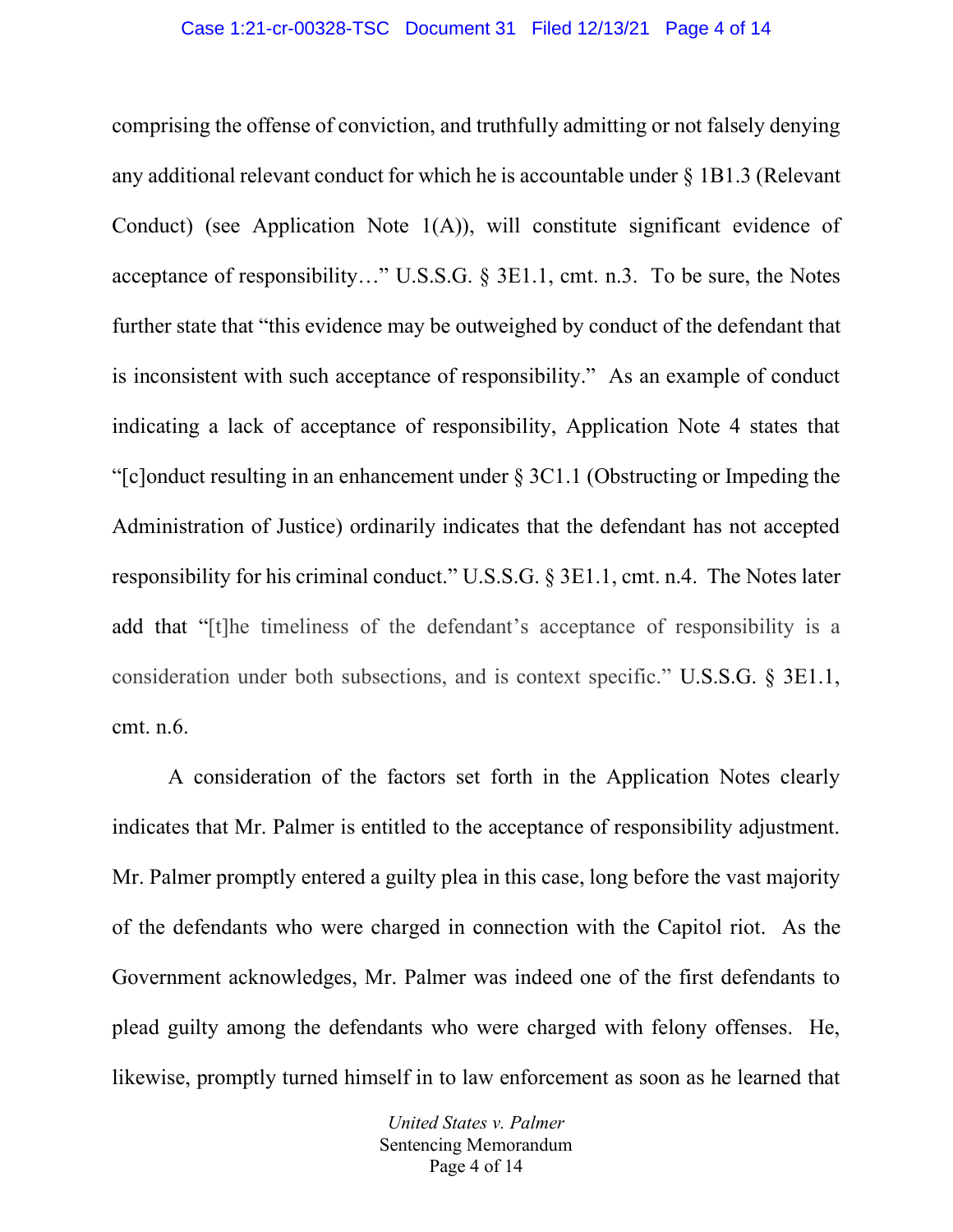#### Case 1:21-cr-00328-TSC Document 31 Filed 12/13/21 Page 5 of 14

he was under investigation. He then immediately admitted to his role in the offense after his arrest. Likewise, at his change of plea hearing, he unequivocally admitted to the factual basis that the Government proffered. Aside from entering a guilty plea and accepting responsibility for the offense, Mr. Palmer has met with the Government in an attempt to provide assistance in an effort to atone for offense.

Unfortunately, while dealing with the stress of his incarceration (Exhibit A), Mr. Palmer made the ill-thought-out decision to post to the donation website. He did distort the timeline of the events and falsely claimed to have acted in defense during the events at issue. After realizing the idiocy of his decision, he had the website removed and refunded all of the donations he received.

Notwithstanding his foolish decision to post the donation website, Mr. Palmer continues to fully accept responsibility for his offense. Moreover, he even went beyond mere acceptance of responsibility and made sincere efforts to provide assistance to the Government. He has not gone back on his agreement to cooperate with and provide assistance to the Government. He, furthermore, has already provided counsel with the funds to pay his restitution, even after he has lost nearly all of his other assets. Mr. Palmer has clearly accepted full responsibility for his offense. To the extent any questions remains as to his acceptance of responsibility, Mr. Palmer intends to genuinely express his sincere remorse for actions at

> *United States v. Palmer* Sentencing Memorandum Page 5 of 14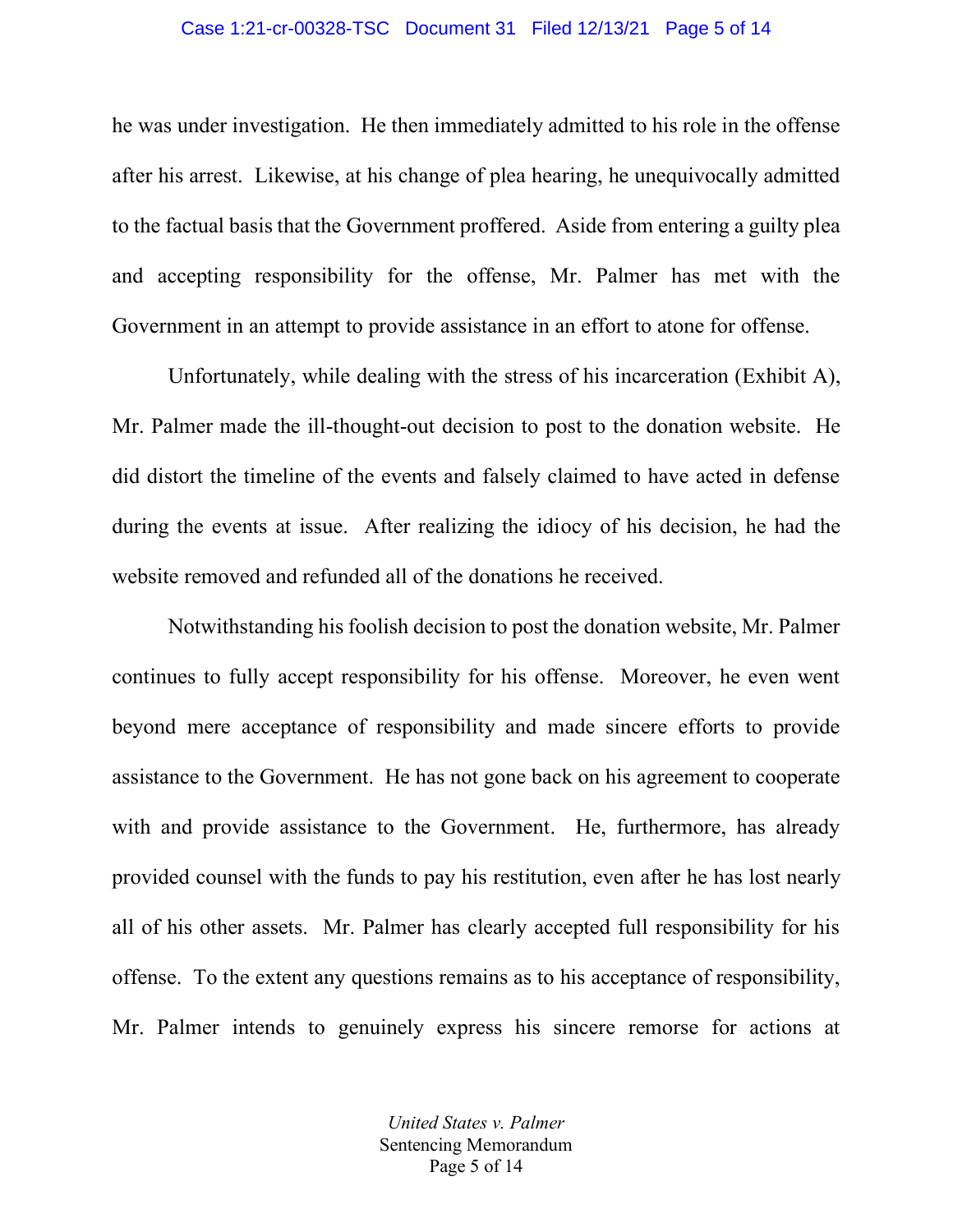sentencing. For those reasons, he asks that this Court apply the acceptance of responsibility adjustment to his Guidelines calculation.

# **II. Overall Sentencing Considerations and the Remaining 18 U.S.C. § 3553(a) Factors**

The facts and circumstances surrounding Mr. Palmer's offense, though certainly a serious one, do not call for the imposition of a sentence as high as the advisory Guidelines would suggest. The Guidelines, "as a matter of administration and to secure nationwide consistency[,]… should be the starting point and the initial benchmark," but are not the only consideration in sentencing. *Gall v. United States*, 552 U.S. 38, 49, 128 S.Ct. 586169 L.Ed.2d 445 (2007). After properly calculating the Guidelines range, the Court must then make an individualized assessment of the case and consider each of the factors set forth in 18 U.S.C. § 3553(a) before deciding upon a sentence. *Id.* at 49-51. Those factors include:

(1) the nature and circumstances of the offense;

(2) the history and characteristics of the defendant;

(3) the need for the sentence imposed to reflect the seriousness of the offense, to promote respect for the law, and to provide just punishment;

(4) the need to protect the public; and

(5) the Guidelines range, as well as

(6) the kinds of sentences available;

(7) the need to avoid sentencing disparities among similar defendants who have been found guilty; and

(8) the need to provide restitution to victims of the offense.

*United States v. Martin*, 455 F.3d 1227, 1236 (11th Cir. 2006) (citations omitted).

A consideration of the various 3553(a) factors applicable in the instant case,

*United States v. Palmer* Sentencing Memorandum Page 6 of 14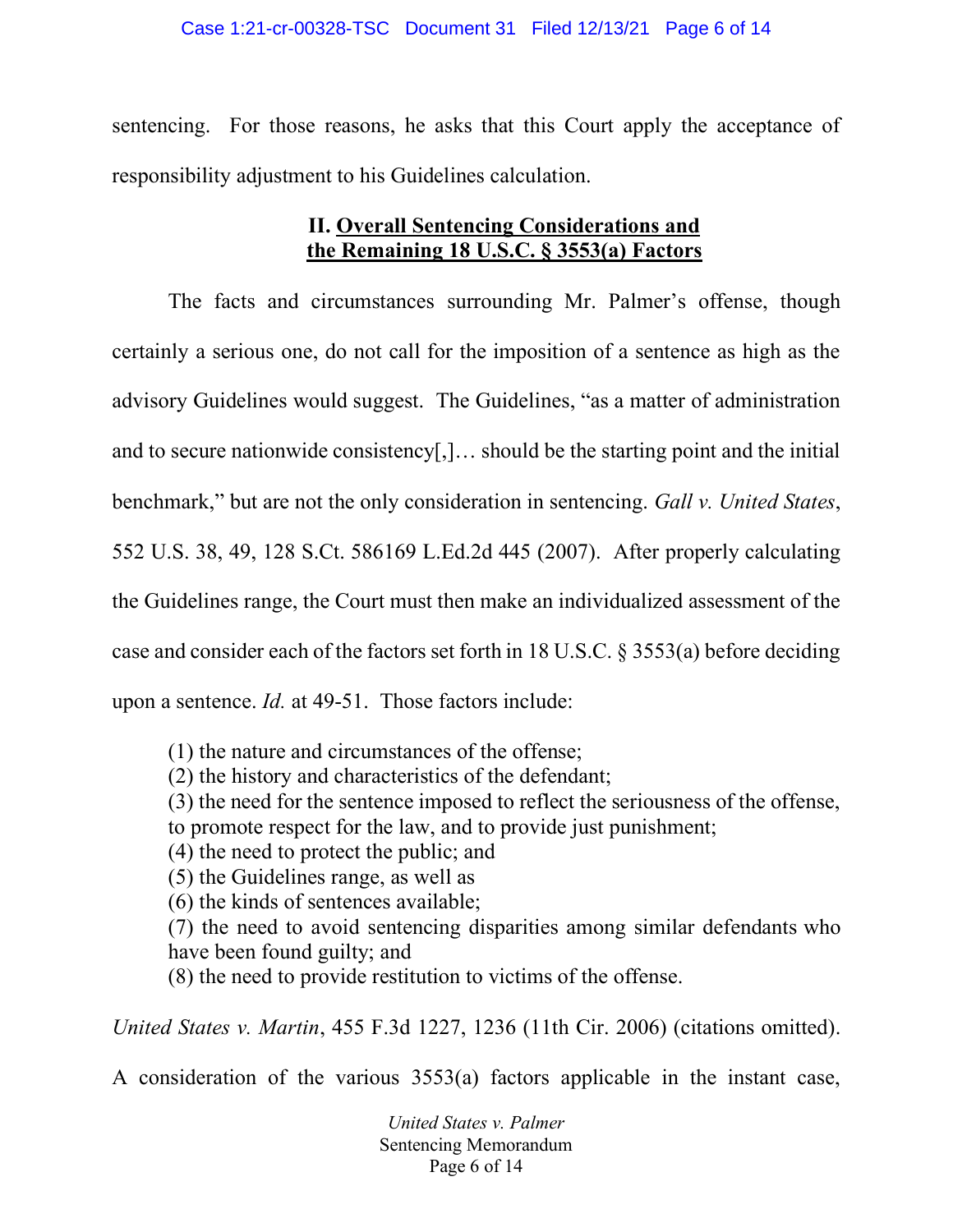including the nature and circumstances of the offense, the defendant's history and characteristics, and the need to provide just punishment, protect the public, and avoid unjust sentencing disparities, all establish that a sentence within the applicable proposed Guidelines range would be a punishment greater than necessary to accomplish the purposes of sentencing set forth in § 3553(a).

# **A. The Nature and Circumstances of the Offense and the Need to Provide Just Punishment**

As Judge Mehta recently stated during sentencing in another Capitol riot case, the citizens who participated in the Capitol riot were "called to Washington, DC, by an elected official, prompted to walk to the Capitol by an elected official." *See <https://www.cnn.com/2021/11/19/politics/judge-blames-trump-riot/index.html>* (accessed Dec. 11, 2021); *United States v. John Lolos*, 1:21-cr-00243-APM (Sentencing held on November 19, 2021). People such as Mr. Palmer were "a pawn in the game played by people who know better." *Id.* "People like [him] were told lies, were told falsehoods, were told the election was stolen when it was not…Regrettably, people like [him] who were told those lies took it to heart. And they are the ones paying the consequences." *Id.* Judge Mehta sentenced the defendant in that case to 14 days incarceration despite having found that the defendant appeared to be attempting to justify his conduct at sentencing. *Id.*

> *United States v. Palmer* Sentencing Memorandum Page 7 of 14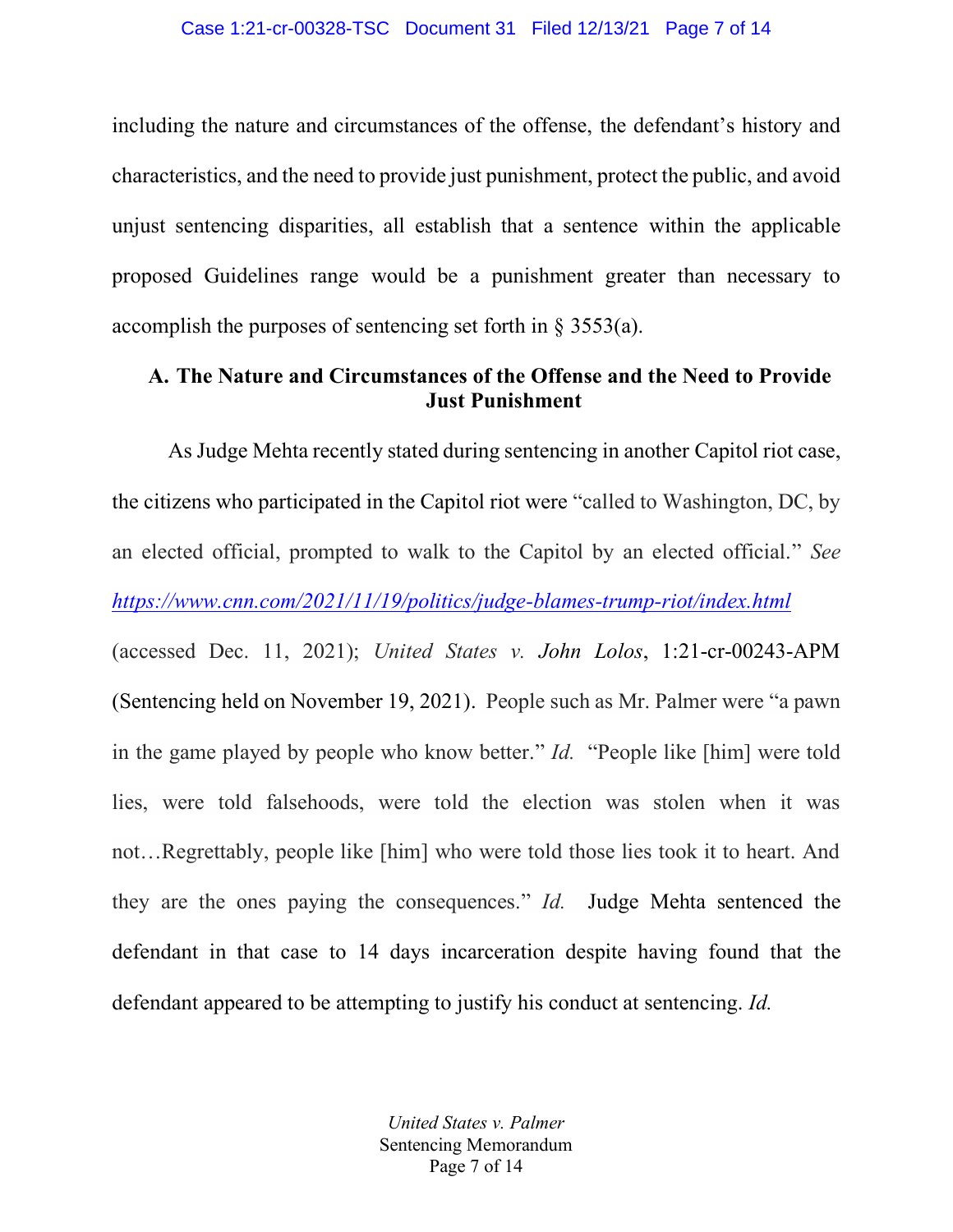#### Case 1:21-cr-00328-TSC Document 31 Filed 12/13/21 Page 8 of 14

Mr. Palmer went to the Capitol at the behest of the former president. Like many others who participated in the Capitol riot, Mr. Palmer blindly followed the many figures who falsely but persistently claimed that the election had been stolen from the president. Those voices, including the voice of the then-president himself, had convinced persons such as Mr. Palmer that the election was fraudulent and that they must take action to stop the transition of the presidency. In Mr. Palmer's warped mind, on the day in question, he was acting as a patriot and for the good of the nation. While his intent was misplaced and his actions inexcusable, he sincerely believed that he was acting as a patriot on the day in question. Unfortunately, that mindset, coupled with the crowd mob effect, saw an otherwise law-abiding and successful father and business owner assault Capitol police.

Mr. Palmer realizes in retrospect that his actions hurt the nation. At the time of his actions, he believed that he was acting in the country's best-interests. As distorted as his mindset was at that time, his heart was set on doing what he believed was right. He knows now that he was wrong. He also accepts that the election was legitimate and that he had no right to attempt to interfere with the governance of our nation. He, likewise, accepts that he will be going to prison for his actions. (Exhibit B).

While many of the people who participated in the Capitol riot will be going to prison, the architects of that horrific event will likely never be charged with any

> *United States v. Palmer* Sentencing Memorandum Page 8 of 14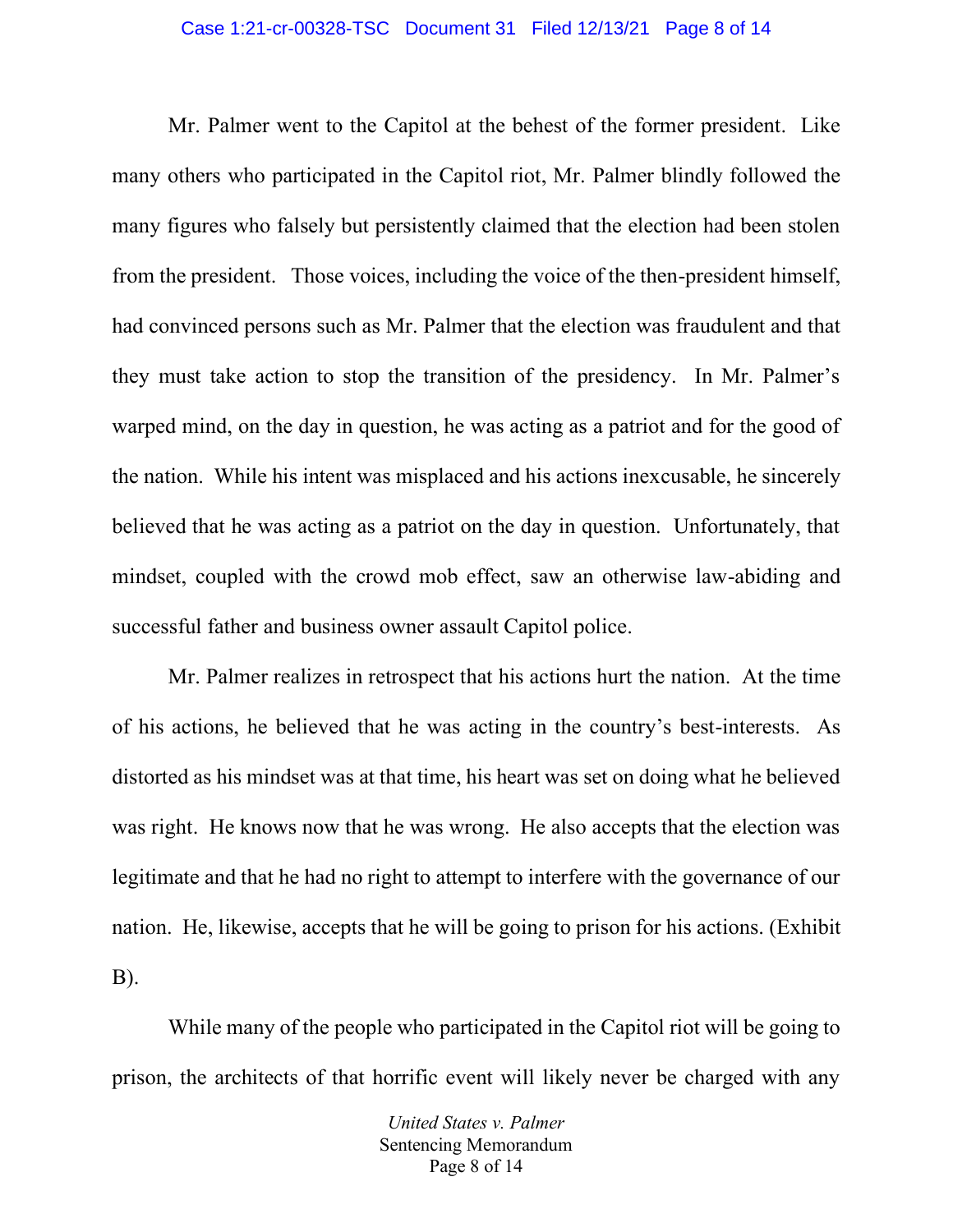#### Case 1:21-cr-00328-TSC Document 31 Filed 12/13/21 Page 9 of 14

criminal offense. That is not to say that the people who participated in the "front lines" of the riot should not be appropriately punished. In considering the facts and the circumstances of the offense, however, it is relevant to consider that the riot almost surely would not have occurred but for the financing and organization that was conducted by persons unconnected to Mr. Palmer who will likely never be held responsible for their relevant conduct.

Based on the foregoing, Mr. Palmer asks this Court to consider the unique facts and circumstance of this offense in determining a reasonable sentence pursuant to section  $3553(a)$ .

## **B. Mr. Palmer's History and Characteristics and the Need to Protect the Public**

As documented in the presentence report, Mr. Palmer grew up in a very unstable home and had tumultuous relationships with both of his parents. His parents split when he was very young. His mother suffered from substance abuse and adverse mental health conditions. He had very little contact with his mother from that time onward.

After his father remarried, Mr. Palmer suffered horrific abuse at the hands of his father and stepmother. That abuse continued until Mr. Palmer made the decision to leave his father's home at the age of 15. From the age of 16, Mr. Palmer essentially lived on his own and was without a stable home. During that time, he

> *United States v. Palmer* Sentencing Memorandum Page 9 of 14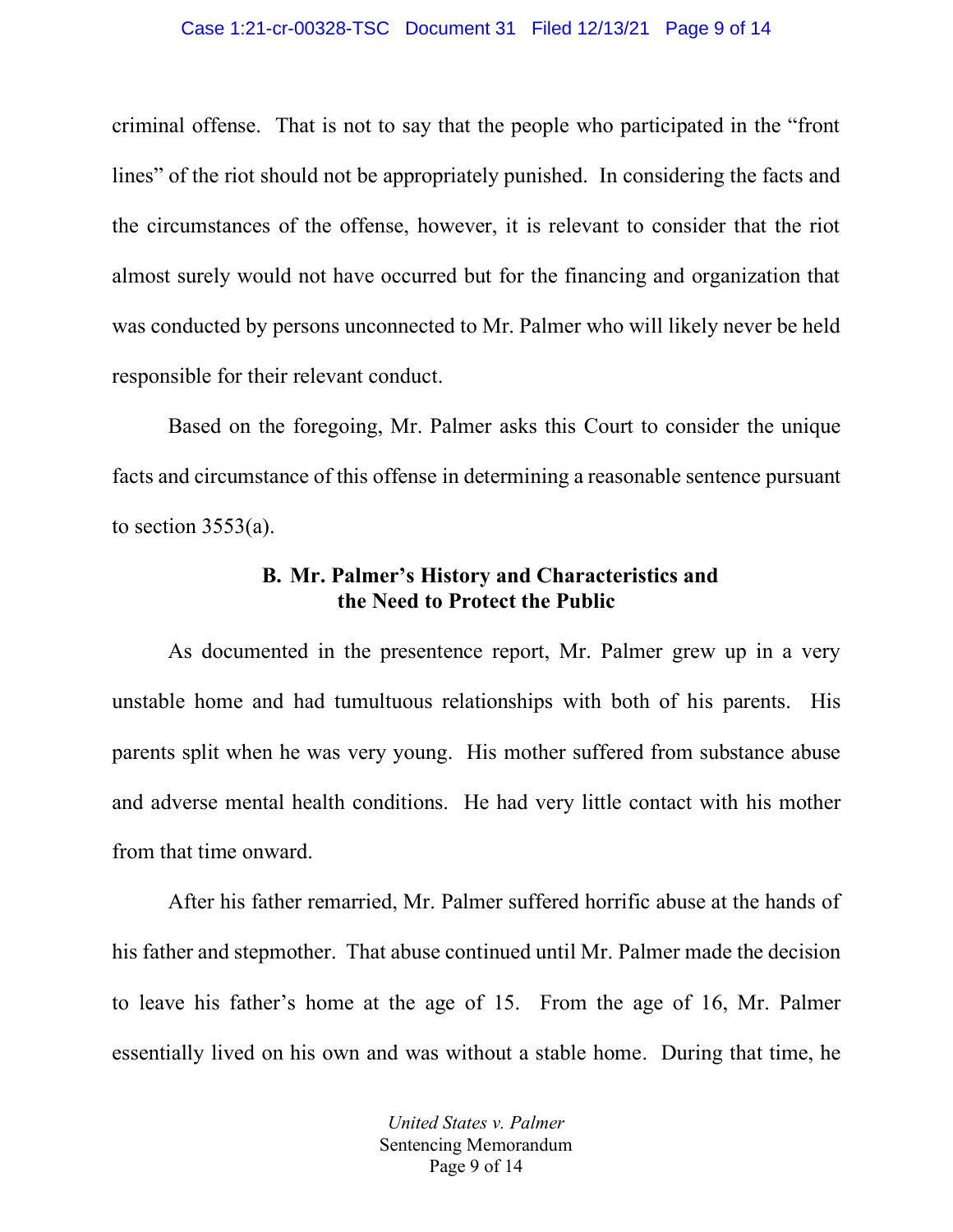#### Case 1:21-cr-00328-TSC Document 31 Filed 12/13/21 Page 10 of 14

also became a victim of sexual abuse. Without a stable parental figure, he also stopped attending school during that time.

Despite his instability, Mr. Palmer was able to join the Navy and served for two years. While he struggled with substance early on in his adult life, he was able to overcome the addiction and become a loving father and business owner. From his mid-20s until the time of the instant offense, Mr. Palmer was mostly a law abiding and productive member of society. (Exhibit C).

Mr. Palmer has, nonetheless, struggled with depression and substance abuse. While he stopped the use of harder drugs in his 20s, he continued to self-medicate with alcohol and marijuana. Stress from familial troubles and from running a business as a sole proprietor no doubt continued to impact his adverse mental health and substance abuse.

Mr. Palmer's traumatic childhood almost surely impacted his mental health and substance abuse as an adult. (Exhibit D). While his mental health and substance abuse do not excuse his actions, they do provide context. They also help explain how an otherwise successful and law-abiding citizen can become so warped as to believe that he would be justified in participating in a riot at the Capitol that threatened the foundation of our democracy. As set forth above, Mr. Palmer was exposed to a barrage of media that convinced him that the election had been "stolen" from the former president. On the day in question, the former president himself led

> *United States v. Palmer* Sentencing Memorandum Page 10 of 14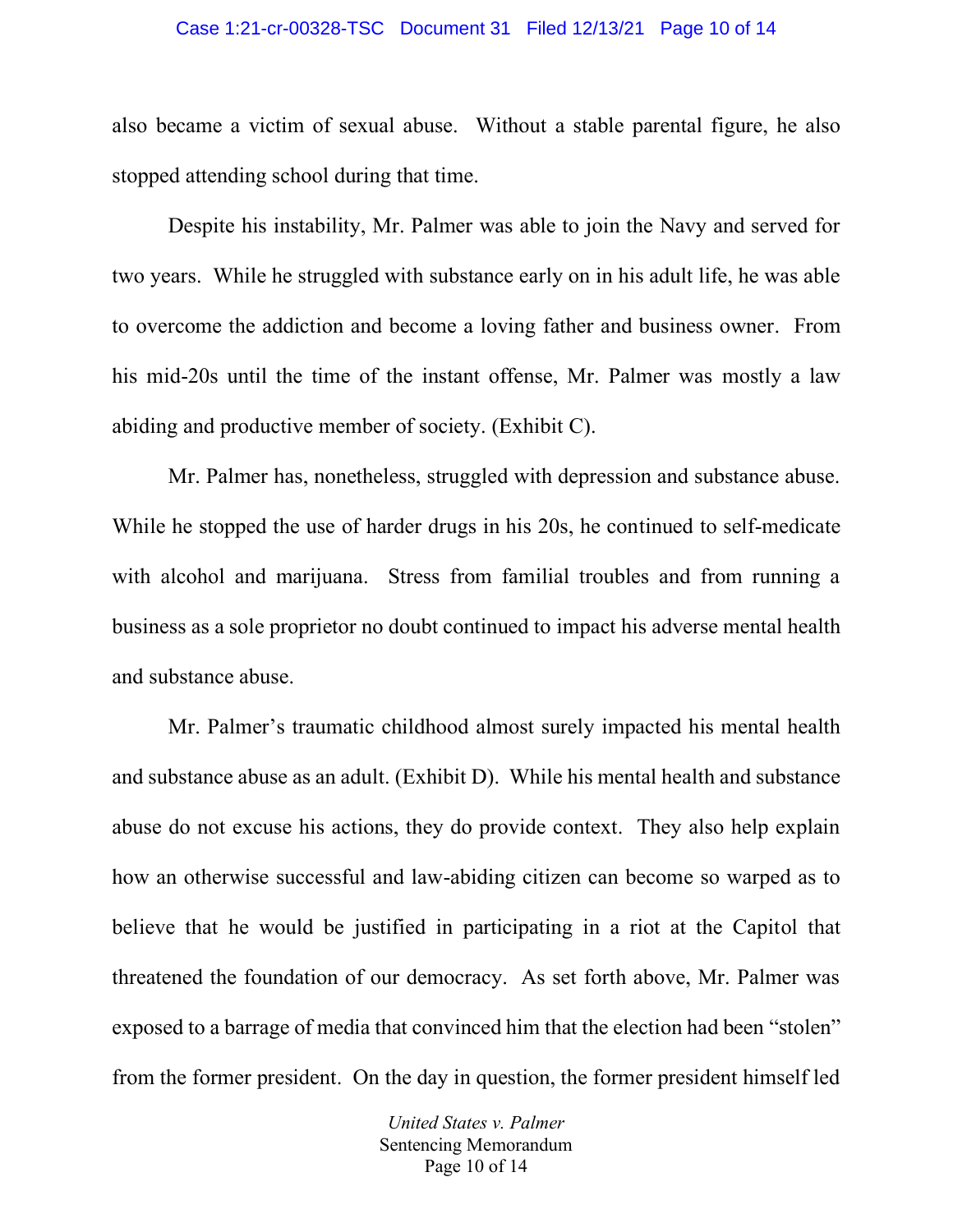#### Case 1:21-cr-00328-TSC Document 31 Filed 12/13/21 Page 11 of 14

Mr. Palmer into that mindset. Mr. Palmer's depression and ongoing substance abuse surely contributed to his failure to then see the repugnance of the actions that were subsequently taking place at the Capitol.

While Mr. Palmer's traumatic childhood and depression and substance abuse, again, do not excuse his actions, he submits that they are relevant factors for the Court to consider under section 3553(a). After receiving much needed mental health and substance abuse treatment in the Bureau of Prisons, Mr. Palmer will be of little risk to ever re-offend, particularly given his life history. Under the circumstances, a sentence within the advisory Guidelines range would be a sentence that is far greater than necessary to fulfill the recognized purposes of sentencing.

## **C. The Guidelines Calculation**

Mr. Palmer chose not to proceed to trial and instead pled guilty to Assaulting, Resisting, or Impeding Certain Officers Using a Dangerous Weapon in violation of 18 USC §§ 111(a) and (b). The dangerous weapons were the items that Mr. Palmer retrieved while at the Capitol – the fire extinguisher, wood, and pole. As a result of the charge having involved a weapon, Mr. Palmer received a four-level enhancement under U.S.S.G.  $\S$  2A2.2(b)(2)(B) for use of a weapon, as well as a two-level enhancement under U.S.S.G. § 2A2.2(b)(7) for being charged under 18 U.S.C. § 111(b) for use of a weapon. An assault that resulted in physical contact, but that did not involve a weapon, would trigger a Guidelines range that is six-levels lower than

> *United States v. Palmer* Sentencing Memorandum Page 11 of 14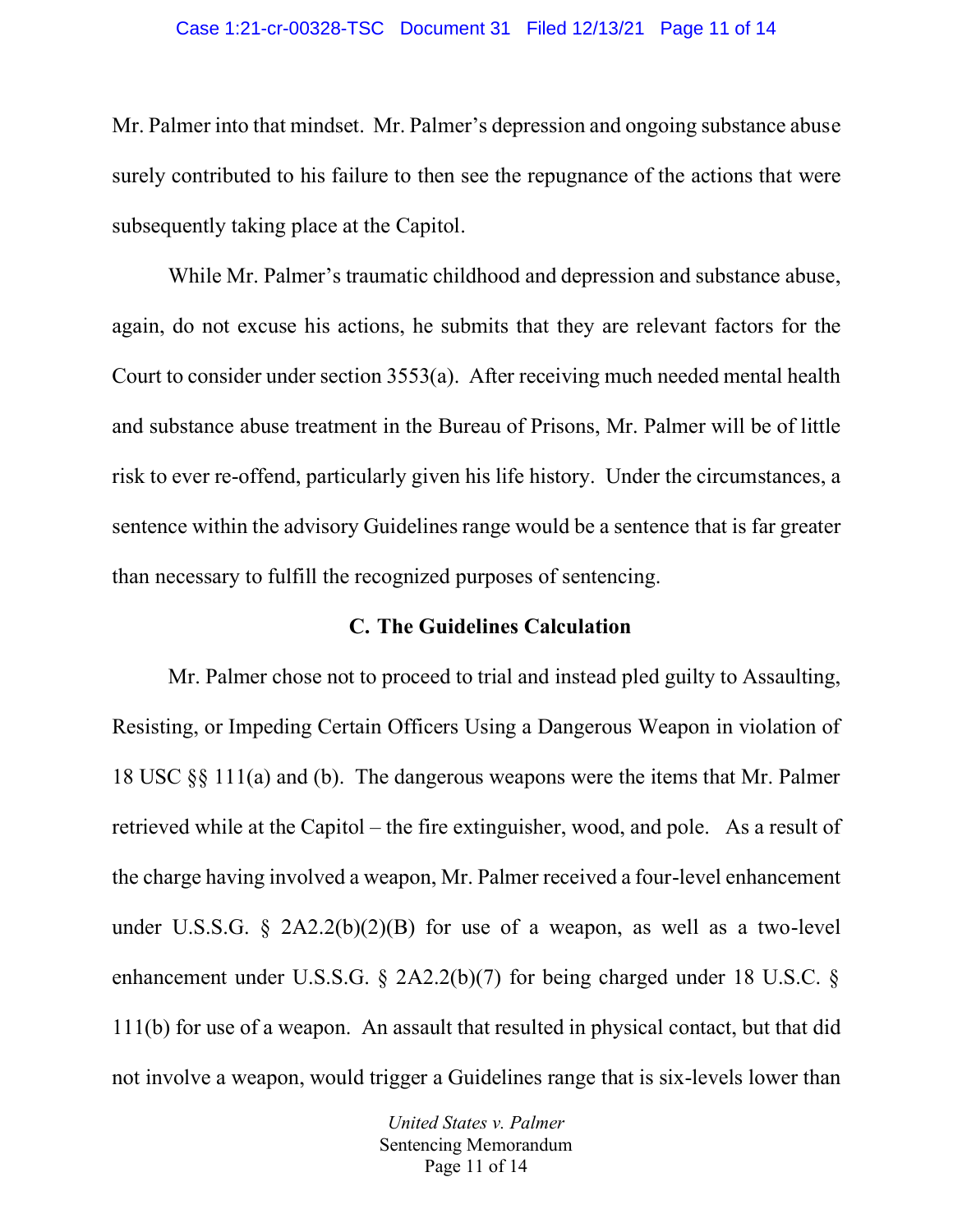#### Case 1:21-cr-00328-TSC Document 31 Filed 12/13/21 Page 12 of 14

the range Mr. Palmer faces. Consequently, a defendant who actually strikes an officer during an assault would face a Guidelines range that is 24 to 37 months lower than the Guidelines range Mr. Palmer is facing. Moreover, Mr. Palmer has received the same six-level enhancement that a defendant would receive for using a more customarily dangerous weapon, such as a firearm. A defendant who commits an assault on an officer with a firearm or knife would thereby face the same Guidelines range that Mr. Palmer faces. While, again, Mr. Palmer accepts responsibility for his offense and was well aware of the Guidelines range calculation when he entered his plea, he asks this Court to consider the impact of the Guidelines range that results from the unique facts of this case.

## **D. The Need to Avoid Sentencing Disparities**

The Supreme Court has long held that "'[i]t has been uniform and constant in the federal judicial tradition for the sentencing judge to consider every convicted person as an individual and every case as a unique study in the human failings that sometimes mitigate, sometimes magnify, the crime and the punishment to ensue." *Gall*, 552 U.S. at 52 *quoting Koon v. United States*, 518 U.S. 81, 113, 116 S.Ct. 2035, 135 L.Ed.2d 392 (1996). The imposition of a sentence within the advisory Guidelines range would be a sentence far greater than the sentences imposed to date on any of the defendants who have been charged with offenses arising from the Capitol riot. A comparison of Mr. Palmer's relevant conduct and life history to the

> *United States v. Palmer* Sentencing Memorandum Page 12 of 14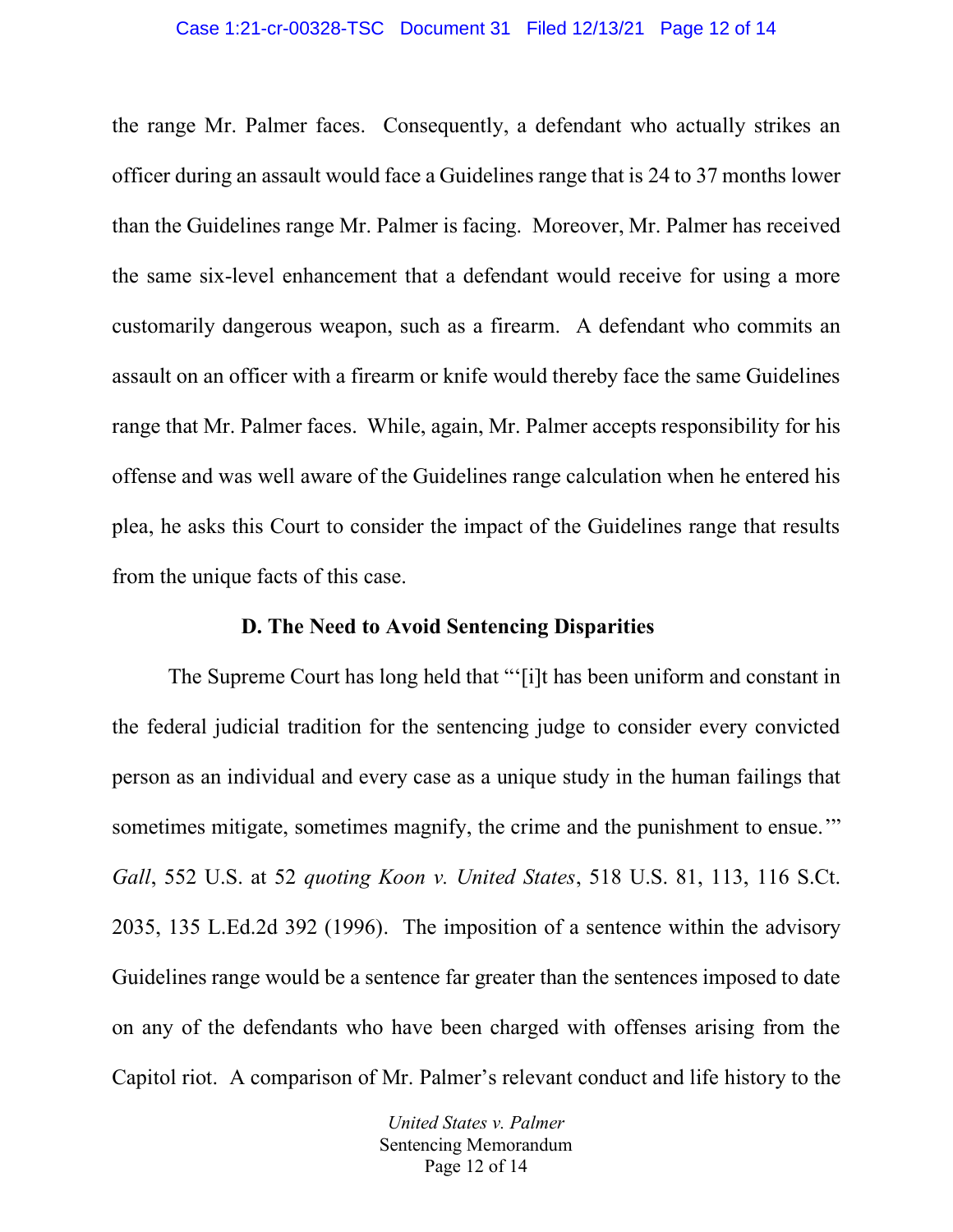conduct and history of the other defendants who have been sentenced in connection with the Capitol riot would not justify the disparity in sentences that a within-the-Guidelines sentence would create. Given Mr. Palmer's history, his mindset at the time of the offense, his prompt acceptance of responsibility, and his efforts to provide assistance to the Government, a sentence of 18 to 24 months incarceration would be sufficient, but not greater than necessary to satisfy the purposes of sentencing set out in 18 U.S.C. § 3553.

### **CONCLUSION**

Based on the foregoing, Mr. Palmer respectfully requests that this Honorable Court vary downward from the proposed advisory Guidelines range based on the reasons set forth above and that it, likewise, consider the unique facts and circumstances of this case and impose a sentence significantly below the adjusted advisory Guidelines range.

Respectfully Submitted,

*s/ Bjorn E. Brunvand* BJORN E. BRUNVAND, ESQ. BRUNVAND WISE, P.A. 615 Turner Street Clearwater, FL 33756 Telephone: 727-446-7505 Facsimile: 727-446-8147 E-Mail: [bjorn@acquitter.com](mailto:bjorn@acquitter.com) Florida Bar # 0831077 Counsel for Defendant

*United States v. Palmer* Sentencing Memorandum Page 13 of 14